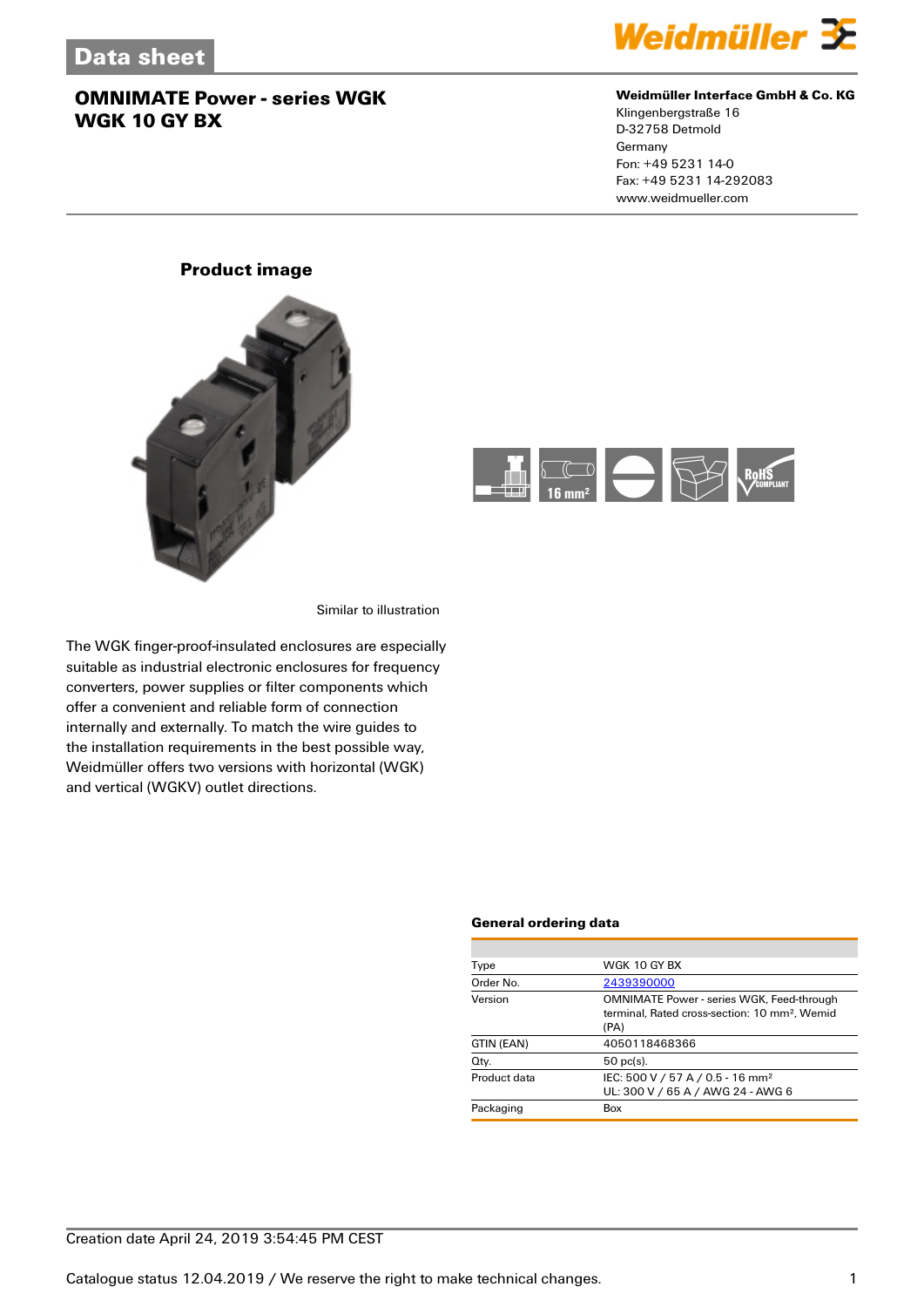# **Technical data**

**Dimensions and weights**



#### **Weidmüller Interface GmbH & Co. KG**

Klingenbergstraße 16 D-32758 Detmold Germany Fon: +49 5231 14-0 Fax: +49 5231 14-292083

| Net weight                                                  | 19.587g                                       |                                               |                         |                        |                 |
|-------------------------------------------------------------|-----------------------------------------------|-----------------------------------------------|-------------------------|------------------------|-----------------|
| <b>System parameters</b>                                    |                                               |                                               |                         |                        |                 |
|                                                             |                                               |                                               |                         |                        |                 |
| Product family                                              | <b>OMNIMATE Power - series</b><br>WGK         | Wire connection method                        |                         | Screw connection       |                 |
| Conductor outlet direction                                  | $180^\circ$                                   | Fitted by customer                            |                         | No                     |                 |
| Screwdriver blade                                           | $0.8 \times 4.0$                              | Tightening torque, min.                       |                         | 1.2 Nm                 |                 |
| Tightening torque, max.                                     | 2.4 Nm                                        | Clamping screw                                |                         | M 4                    |                 |
| Stripping length                                            | $11 \text{ mm}$                               | Touch-safe protection acc. to DIN VDE<br>0470 |                         | <b>IP 20</b>           |                 |
| <b>Material data</b>                                        |                                               |                                               |                         |                        |                 |
|                                                             |                                               |                                               |                         |                        |                 |
| Insulating material                                         | Wemid (PA)                                    | Colour code                                   |                         | grey                   |                 |
| Colour chart (similar)                                      | <b>RAL 7035</b>                               | UL 94 flammability rating                     |                         | $V-0$                  |                 |
| Contact material                                            | E-Cu                                          | Contact surface                               |                         | tinned                 |                 |
| Storage temperature, min.                                   | $-25$ °C                                      | Storage temperature, max.                     |                         | 55 °C                  |                 |
| Max. relative humidity during storage                       | 80%                                           | Operating temperature, min.                   |                         | -50 $°C$               |                 |
| Operating temperature, max.                                 | 120 °C                                        | Temperature range, installation, min.         |                         | $-25 °C$               |                 |
| Temperature range, installation, max.                       | 120 °C                                        |                                               |                         |                        |                 |
| <b>Conductors suitable for connection</b>                   |                                               |                                               |                         |                        |                 |
|                                                             |                                               |                                               |                         |                        |                 |
| Clamping range, min.                                        | $0.5$ mm <sup>2</sup>                         |                                               |                         |                        |                 |
| Clamping range, max.                                        | $16 \text{ mm}^2$                             |                                               |                         |                        |                 |
| Wire connection cross section AWG,<br>min.                  | <b>AWG 24</b>                                 |                                               |                         |                        |                 |
| Wire connection cross section AWG.<br>max.                  | AWG 6                                         |                                               |                         |                        |                 |
| Solid, min. H05(07) V-U                                     | $0.5$ mm <sup>2</sup>                         |                                               |                         |                        |                 |
| Solid, max. H05(07) V-U                                     | $16 \text{ mm}^2$                             |                                               |                         |                        |                 |
| Stranded, min. H07V-R                                       | $10 \text{ mm}^2$                             |                                               |                         |                        |                 |
| Stranded, max. H07V-R                                       | $16 \text{ mm}^2$                             |                                               |                         |                        |                 |
| Flexible, min. H05(07) V-K                                  | $\overline{0.5}$ mm <sup>2</sup>              |                                               |                         |                        |                 |
| Flexible, max. H05(07) V-K                                  | $10 \text{ mm}^2$                             |                                               |                         |                        |                 |
| w. wire end ferrule, DIN 46228 pt 1, min0.5 mm <sup>2</sup> |                                               |                                               |                         |                        |                 |
| w. wire end ferrule, DIN 46228 pt 1,<br>max.                | $10 \text{ mm}^2$                             |                                               |                         |                        |                 |
| Clampable conductor                                         | Cross-section for conductor connection        |                                               | Type                    | fine-wired             |                 |
|                                                             |                                               |                                               | nominal                 | $0.5$ mm <sup>2</sup>  |                 |
|                                                             | AEH                                           |                                               | <b>Stripping length</b> | nominal                | 10 mm           |
|                                                             | Cross-section for conductor connection<br>AEH |                                               | Type                    | fine-wired             |                 |
|                                                             |                                               |                                               | nominal                 | $0.75$ mm <sup>2</sup> |                 |
|                                                             |                                               |                                               | Stripping length        | nominal                | $10 \text{ mm}$ |
|                                                             | Cross-section for conductor connection        |                                               | Type                    | fine-wired             |                 |
|                                                             |                                               |                                               | nominal                 | $1 \text{ mm}^2$       |                 |
|                                                             | AEH                                           |                                               |                         | nominal                | $10 \text{ mm}$ |
| Max. clamping range                                         | $16 \text{ mm}^2$                             |                                               | Stripping length        |                        |                 |
|                                                             |                                               |                                               |                         |                        |                 |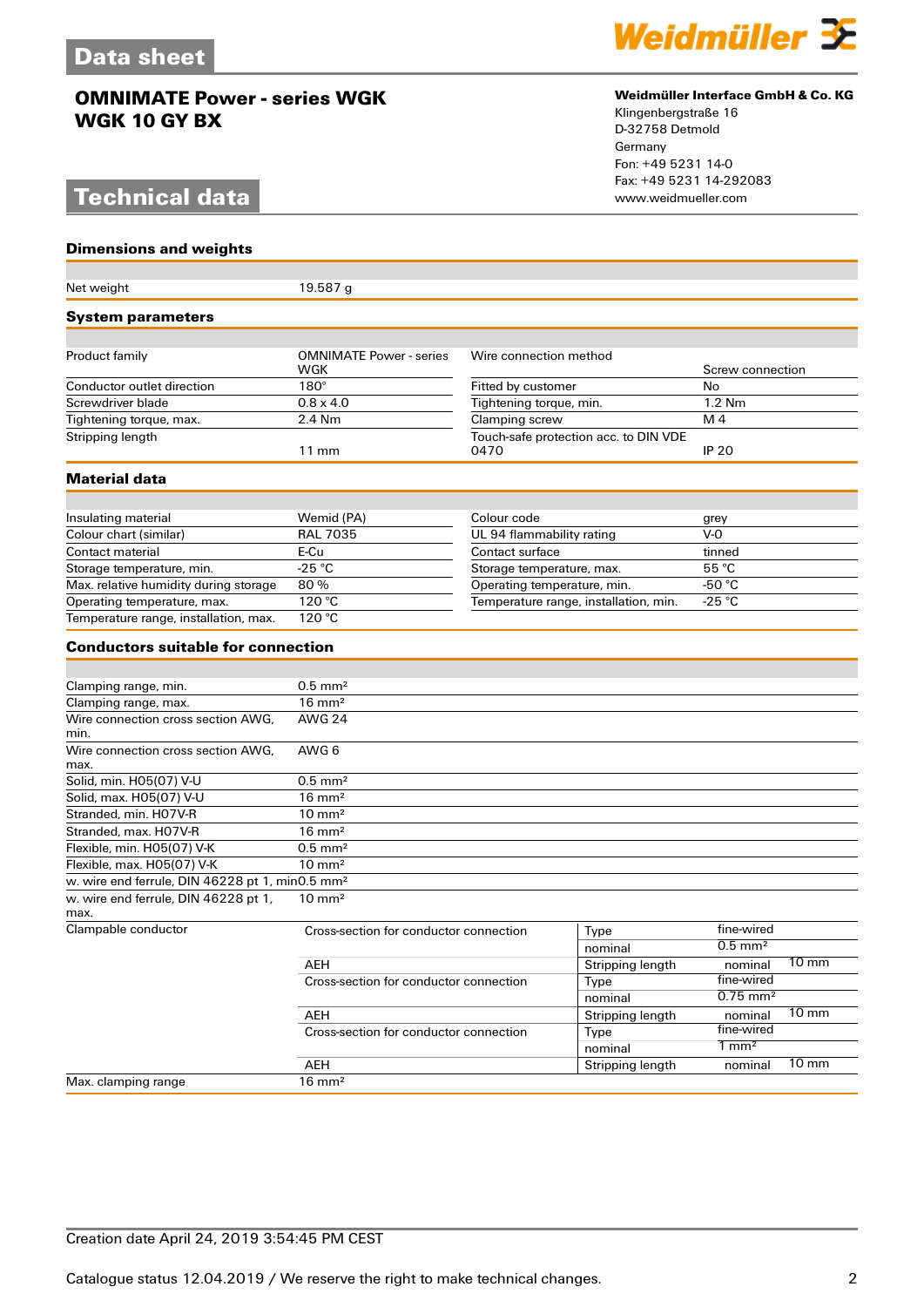# **Technical data**

**Rated data acc. to IEC**



### **Weidmüller Interface GmbH & Co. KG**

Klingenbergstraße 16 D-32758 Detmold Germany Fon: +49 5231 14-0 Fax: +49 5231 14-292083

| tested acc. to standard                                                      | IEC 60664-1, IEC 61984                                                       | Rated current, min. no. of poles<br>(Tu=20°C) | 57 A        |  |
|------------------------------------------------------------------------------|------------------------------------------------------------------------------|-----------------------------------------------|-------------|--|
| Rated current, max. no. of poles                                             |                                                                              | Rated voltage for surge voltage class /       |             |  |
| $(Tu=20^{\circ}C)$                                                           | 57 A                                                                         | pollution degree III/3                        |             |  |
| Rated impulse voltage for surge voltage<br>class/ contamination degree III/3 | 6 kV                                                                         |                                               |             |  |
| <b>Rated data acc. to CSA</b>                                                |                                                                              |                                               |             |  |
|                                                                              |                                                                              |                                               |             |  |
| Rated voltage (Use group B / CSA)                                            | 300 V                                                                        | Rated voltage (Use group C / CSA)             | 300 V       |  |
| Rated current (Use group B / CSA)                                            | 65A                                                                          | Rated current (Use group C / CSA)             | 65 A        |  |
| Wire cross-section, AWG, min.                                                | <b>AWG 24</b>                                                                | Wire cross-section, AWG, max.                 | AWG 6       |  |
| Rated data acc. to UL 1059                                                   |                                                                              |                                               |             |  |
|                                                                              |                                                                              |                                               |             |  |
| Institute (cURus)                                                            |                                                                              | Certificate No. (cURus)                       | E60693      |  |
| Rated voltage (Use group B / UL 1059)                                        | 300 V                                                                        | Rated voltage (Use group C / UL 1059)         | 300 V       |  |
| Rated current (Use group B / UL 1059)                                        | 65 A                                                                         | Rated current (Use group C / UL 1059)         | 65 A        |  |
| Wire cross-section, AWG, min.                                                | <b>AWG 24</b>                                                                | Wire cross-section, AWG, max.                 | AWG 6       |  |
| Reference to approval values                                                 | Specifications are<br>maximum values, details -<br>see approval certificate. |                                               |             |  |
| <b>Packing</b>                                                               |                                                                              |                                               |             |  |
|                                                                              |                                                                              |                                               |             |  |
| Packaging                                                                    | <b>Box</b>                                                                   | <b>VPE</b> length                             | 210 mm      |  |
| <b>VPE</b> width                                                             | 125 mm                                                                       | <b>VPE</b> height                             | 80 mm       |  |
| <b>Classifications</b>                                                       |                                                                              |                                               |             |  |
|                                                                              |                                                                              |                                               |             |  |
| <b>ETIM 6.0</b>                                                              | EC001283                                                                     | eClass 6.2                                    | 27-14-11-34 |  |
| eClass 9.0                                                                   | 27-14-11-34                                                                  | eClass 9.1                                    | 27-14-11-34 |  |
| <b>Notes</b>                                                                 |                                                                              |                                               |             |  |
|                                                                              |                                                                              |                                               |             |  |

Notes • Clearance and creepage distances to other components must be devised in accordance with the relevant application standard. This can be achieved in the device by full encapsulation or by the use of additional spacer plates.

> • Rated data refer only to the component itself. Clearance and creepage distances to other components are to be designed in accordance with the relevant application standards.

• Colours: SW = black; GN/YL = green/yellow; GY = grey

• Additional colours on request

• WGK: Rated voltage plastic walls: 1 - 4 mm = 500 V; metal walls: 1 - 2.5 mm = 400 V; metal walls: 2.5 - 4 mm = 250 V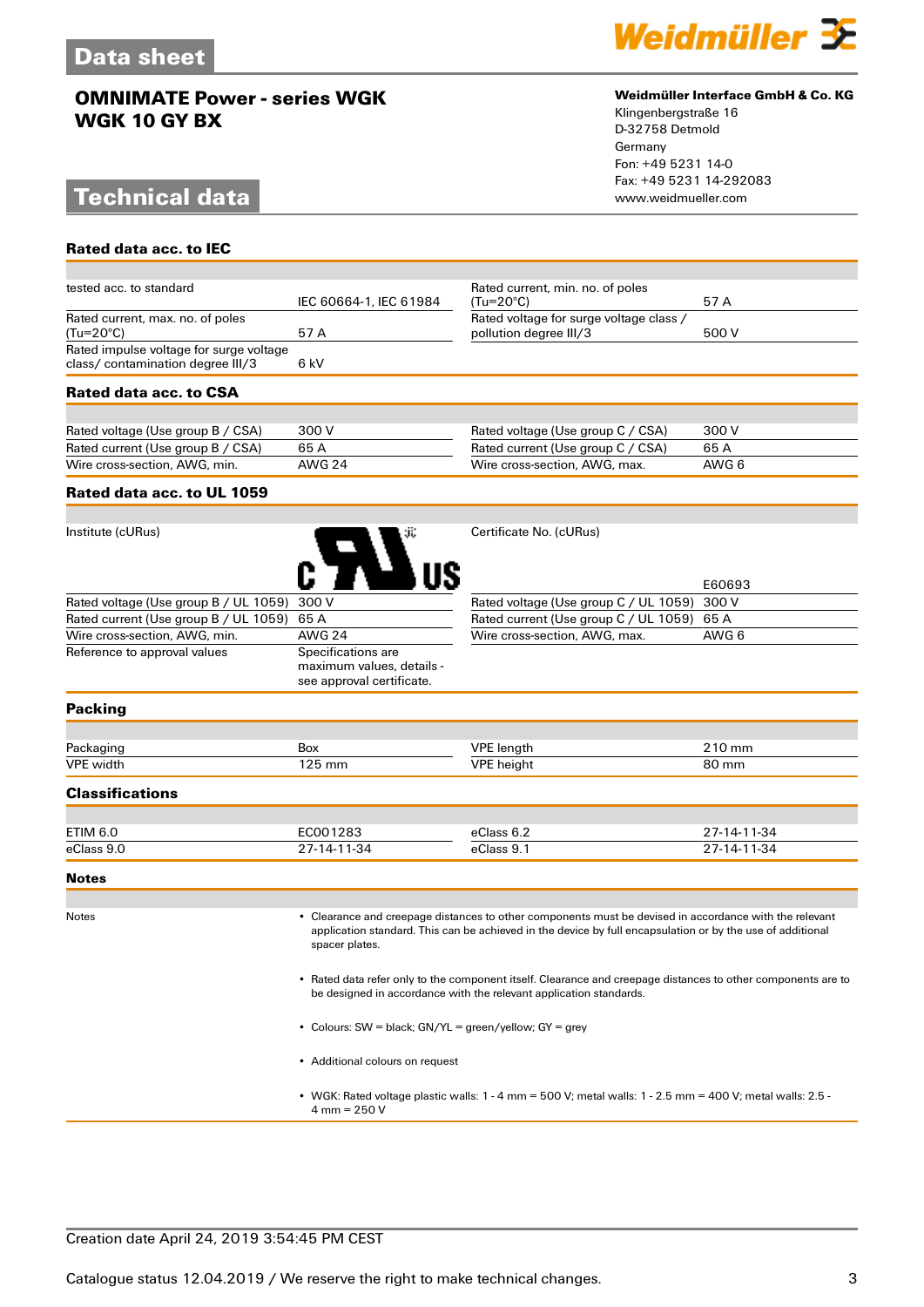# **Technical data**

#### **Approvals**

Approvals



#### **Downloads**

| Approval/Certificate/Document of |                                 |
|----------------------------------|---------------------------------|
| Conformity                       | Declaration of the Manufacturer |
| Brochure/Catalogue               | <b>FL DRIVES EN</b>             |
|                                  | <b>MB DEVICE MANUF. EN</b>      |
|                                  | <b>FL DRIVES DE</b>             |
|                                  | FL BASE STATION EN              |
|                                  | <b>FL ELEVATOR EN</b>           |
|                                  | <b>FL POWER SUPPLY EN</b>       |
|                                  | FL 72H SAMPLE SER EN            |
|                                  | <b>PO OMNIMATE EN</b>           |
| Engineering Data                 | <b>STEP</b>                     |

### **Weidmüller Interface GmbH & Co. KG**

Klingenbergstraße 16 D-32758 Detmold Germany Fon: +49 5231 14-0 Fax: +49 5231 14-292083